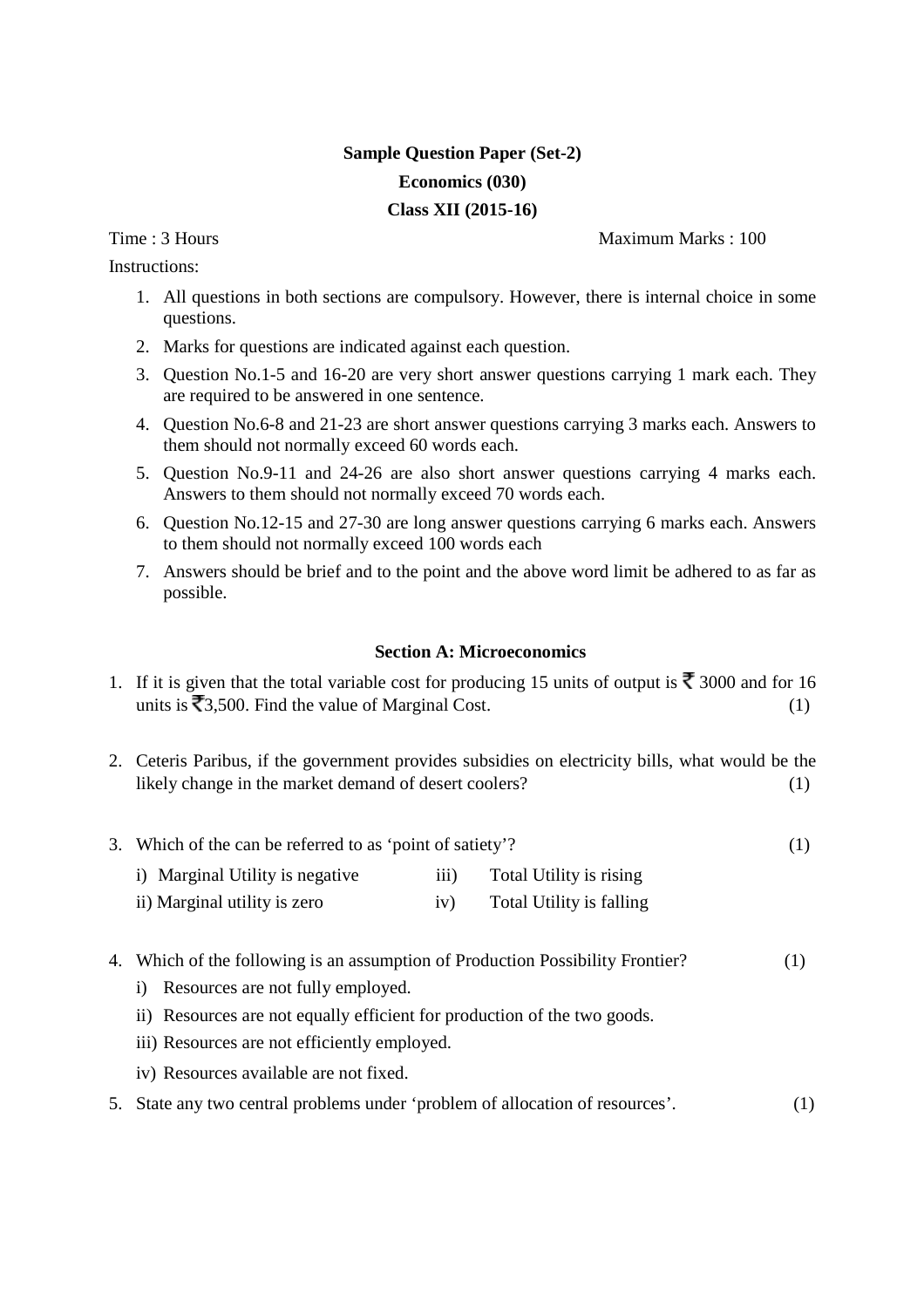6. 'Supply curve is the rising portion of marginal cost curve over and above the minimum of Average Variable cost curve'. Do you agree? Support your answer with valid reason. (3)

|    |                                                                                                                                                                                                                                                            | 7. Explain 'black marketing' as a direct consequence of price ceiling. | (3) |
|----|------------------------------------------------------------------------------------------------------------------------------------------------------------------------------------------------------------------------------------------------------------|------------------------------------------------------------------------|-----|
|    |                                                                                                                                                                                                                                                            | OR                                                                     |     |
|    |                                                                                                                                                                                                                                                            | Explain the concept of 'buffer stock' as a tool of price floor.        |     |
| 8. |                                                                                                                                                                                                                                                            | Explain any two sources of restricted entry under monopoly.            | (3) |
| 9. | Comment upon the degree of elasticity of demand for Good X, in the following given<br>situations, if the price of the commodity rises from $\bar{\xi}$ 5 per unit to $\bar{\xi}$ 7 per unit and the<br>quantity demanded falls from 20 units to 16 units : |                                                                        |     |
|    | $\mathbf{i}$                                                                                                                                                                                                                                               | Using the total household expenditure method,                          |     |
|    | $\mathbf{ii}$                                                                                                                                                                                                                                              | Using proportionate method.                                            | (4) |
|    |                                                                                                                                                                                                                                                            |                                                                        |     |

10. 'Higher indifference curve represents higher level of satisfaction to the consumer'. Explain the statement, also state the underlying assumption related to this property of indifference  $curve.$  (4)

**OR** 

A consumer consumes two goods X and Y. Explain what will happen if MUx/Px is greater than MUy/Py?

- 11. Define Marginal Opportunity Cost. Explain the concept with a hypothetical numerical example. (4)
- 12. a) What is meant by price rigidity, under oligopoly. (2)
	- b) Elaborate the implication of the conditions of equilibrium of a firm. (4)
- 13. a) Distinguish between stock and supply.
	- b) Complete the following schedule:  $(2+4)$

| Units                 | <b>TPP</b>                    | <b>APP</b>                    | <b>MPP</b>                    |
|-----------------------|-------------------------------|-------------------------------|-------------------------------|
| Produced              | $(in\overline{\overline{5}})$ | $(in\overline{\overline{5}})$ | $(in\overline{\overline{5}})$ |
|                       | 100                           |                               |                               |
| $\mathcal{D}_{\cdot}$ |                               |                               | 140                           |
| $\mathbf 3$           |                               | 140                           |                               |
|                       | 480                           |                               |                               |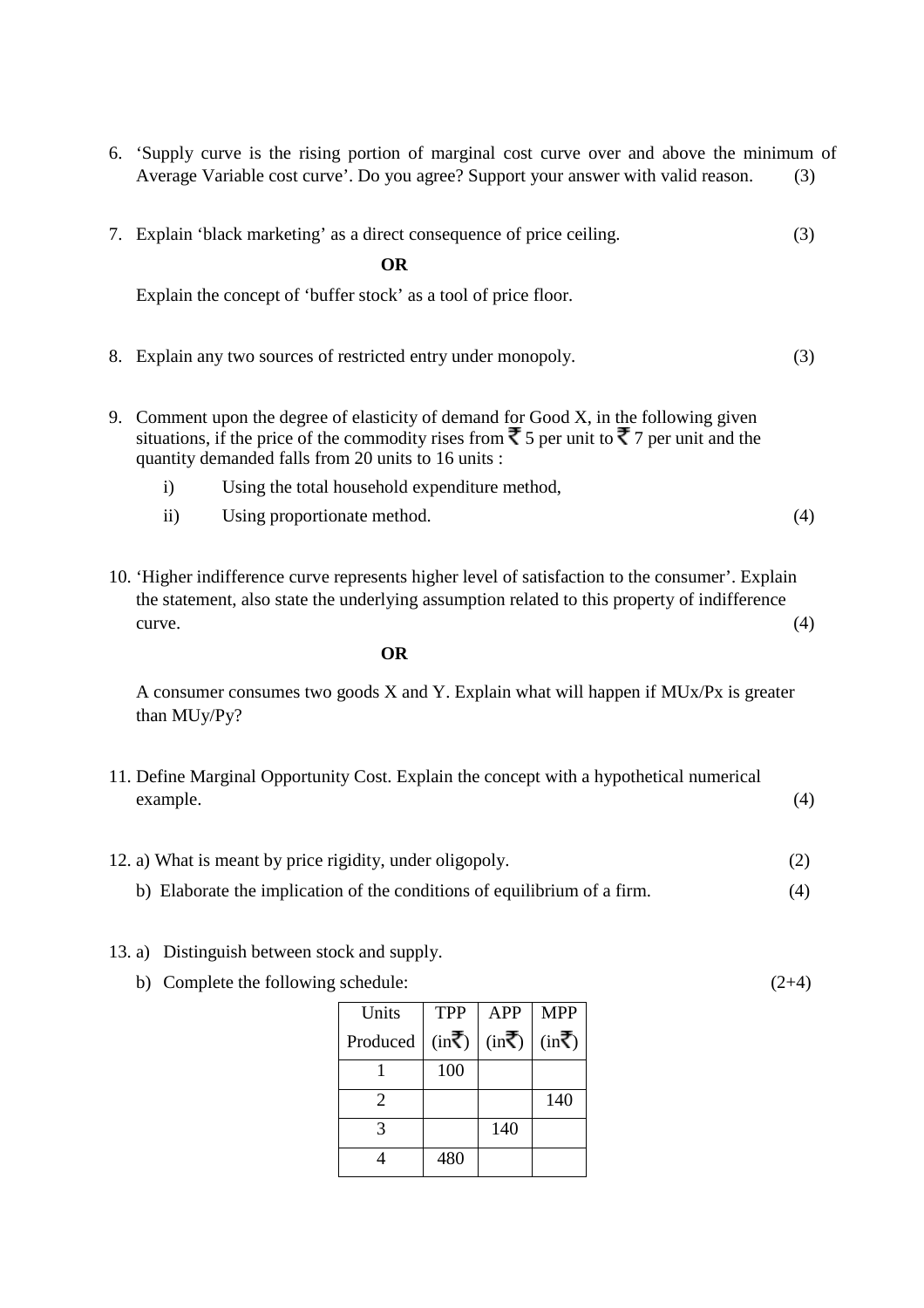14. Suppose the demand and supply curves of a Commodity-X is given by the following two equations simultaneously:

 $Qd = 200 - p$   $Qs = 50 + 2p$ 

- i) Find the equilibrium price and equilibrium quantity.
- ii) Suppose that the price of a factor of production producing the commodity has changed, resulting in the new supply curve given by the equation

 $Qs' = 80 + 2p$ 

Analyse the new equilibrium price and new equilibrium quantity as against the original equilibrium price and equilibrium quantity.  $(3+3)$ 

15. Show diagrammatically the conditions for consumer's equilibrium, in Hicksian analysis of demand. (6)

## **Section B: Macroeconomics**

| 16. |                                                                                     | following can be appropriate: |      | If an economy is to control recession like most of the Euro-Zone nations, which of the<br>(1)               |  |
|-----|-------------------------------------------------------------------------------------|-------------------------------|------|-------------------------------------------------------------------------------------------------------------|--|
|     | $\mathbf{i}$                                                                        | <b>Reducing Repo Rate</b>     | iii) | Both (i) and (ii)                                                                                           |  |
|     | $\mathbf{ii}$                                                                       | <b>Reducing CRR</b>           | iv)  | None of (i) and (ii)                                                                                        |  |
| 17. |                                                                                     |                               |      | Which of the following agency is responsible for issuing $\bar{\mathbf{\xi}}$ 1 currency note in India? (1) |  |
|     | $\mathbf{i}$                                                                        | Reserve Bank of India.        | iii) | Ministry of finance                                                                                         |  |
|     | $\overline{ii}$ )                                                                   | Ministry of Commerce          | iv)  | Niti Aayog                                                                                                  |  |
| 18. |                                                                                     |                               |      | Flow of Goods & services and factors of production across different sectors in a barter                     |  |
|     |                                                                                     | economy is known as:          |      | (1)                                                                                                         |  |
|     | $\mathbf{i}$                                                                        | Circular flow                 | iii) | <b>Monetary Flow</b>                                                                                        |  |
|     | $\rm ii)$                                                                           | Real flow                     | iv)  | Capital Flow                                                                                                |  |
| 19. | The government budget of a hypothetical economy presents the following information, |                               |      |                                                                                                             |  |
|     |                                                                                     |                               |      | which of the following value represents Budgetary Deficit. (all fig. in $\bar{\mathbf{\zeta}}$ crores) (1)  |  |
|     |                                                                                     | A. Revenue Expenditure        | $=$  | 25,000                                                                                                      |  |
|     |                                                                                     | <b>B.</b> Capital Receipts    | $=$  | 30,000                                                                                                      |  |
|     |                                                                                     | C. Capital Expenditure        | $=$  | 35,000                                                                                                      |  |
|     |                                                                                     | D. Revenue Receipts           | $=$  | 20,000                                                                                                      |  |
|     |                                                                                     | E. Interest Payments          | $=$  | 10,000                                                                                                      |  |
|     |                                                                                     | F. Borrowings                 | $=$  | 20,000                                                                                                      |  |
|     | $\mathbf{i}$                                                                        | ₹ 12,000                      | iii) | ₹ 20,000                                                                                                    |  |
|     | $\rm ii)$                                                                           | ₹ 10,000                      | iv)  | None of the above.                                                                                          |  |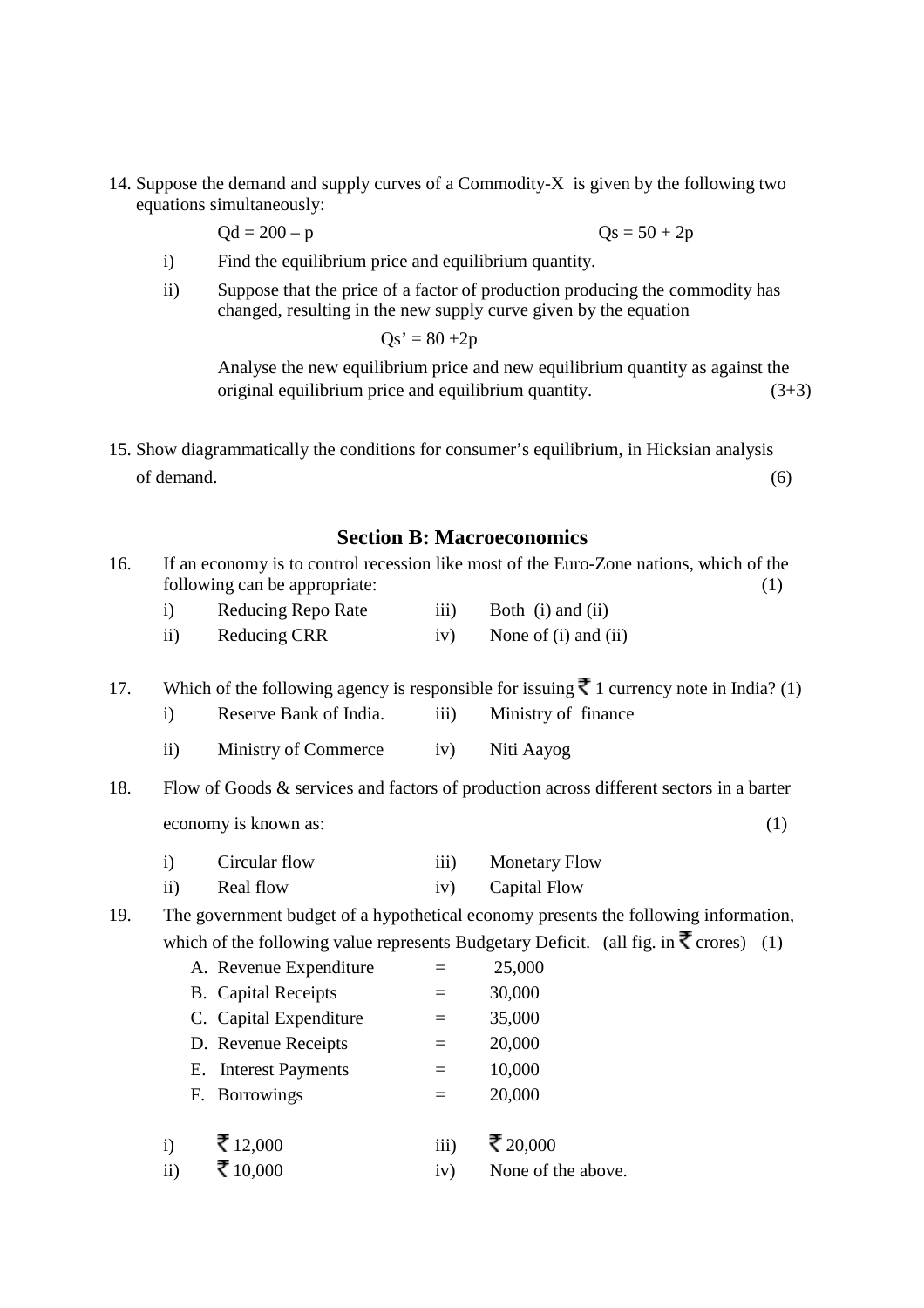- 20. Which of the following statement is true? (1)
	- i) Loans from IMF is a Revenue Receipt.
	- ii) Higher revenue deficit necessarily leads to higher fiscal deficit.
	- iii) Borrowing by a government represents a situation of fiscal deficit.
	- iv) Revenue deficit is the excess of capital receipts over the revenue receipts.
- 21. 'Devaluation and Depreciation of currency are one and the same thing'. Do you agree? How do they affect the exports of a country? (3)

22. If in an economy Saving function is given by  $S = (-) 50 + 0.2 Y$  and  $Y = \overline{\overline{X}} 2000$  crores; consumption expenditure for the economy would be  $\bar{\bar{\xi}}$  1,650 crores and the autonomous investment is  $\bar{z}$  50 crores and the marginal propensity to consume is 0.8. True or False? Justify your answer with proper calculations.

 **Or** 

"Economists are generally concerned about the rising Marginal Propensity to Save (MPS) in an economy". Explain why?  $(3)$ 

- 23. Explain how the economy achieves equilibrium level of income using Savings- $Investment (S-I) approach.$  (3)
- 24. Suppose in an imaginary economy GDP at Market Price in a particular fiscal year was  $\bar{\mathbf{\xi}}$ 4,000 crores, National Income was  $\overline{2}2,500$  crores, Net Factor Income paid by the economy to Rest of the World was  $\bar{\xi}$  400 crores and the value of Net Indirect Taxes is  $\bar{\xi}$ 450 Crores. Estimate the value of consumption of fixed capital for the economy from the given data. (4)
- 25. What is meant by 'official reserve transactions'? Discuss their importance in Balance of Payments. (4)
- 26. State the various components of the Expenditure Method that are used to calculate national income. (4)

**OR** 

Discuss any two differences between GDP at constant prices and GDP at current Prices.

- 27. "Governments across nations are too much worried about the term fiscal deficit". Do you think that fiscal deficit is necessarily inflationary in nature? Support your answer with valid reasons. (6) (6)
- 28. Derive a straight line saving curve using the following consumption function: (6)  $C = 20 + 0.6Y$ .

Presuming the income levels to be  $\bar{\mathfrak{F}}$  100,  $\bar{\mathfrak{F}}$  200 and  $\bar{\mathfrak{F}}$  300 crores. Also calculate that level of income where consumption is equal to income.